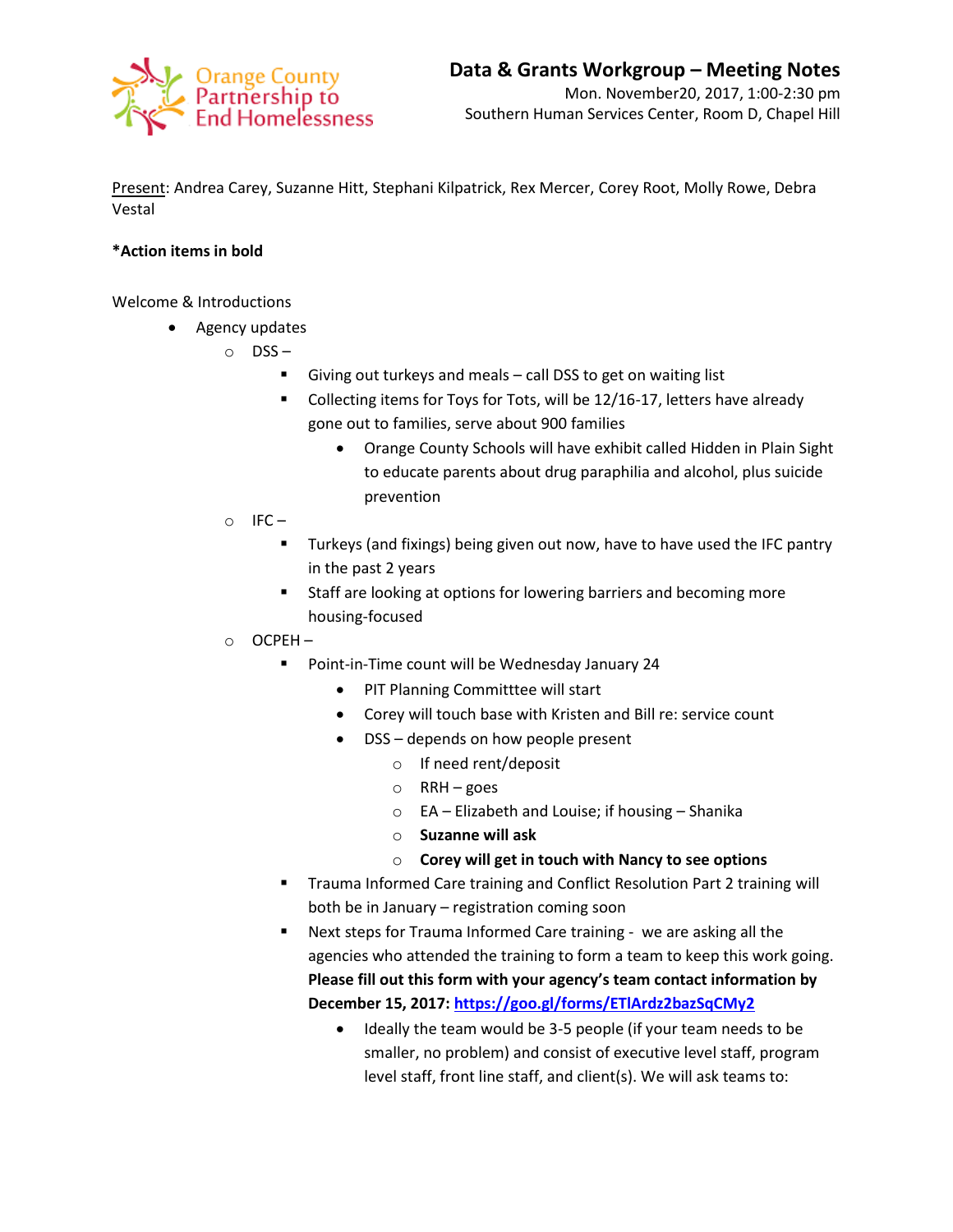

Mon. November20, 2017, 1:00-2:30 pm Southern Human Services Center, Room D, Chapel Hill

- Identify the changes your agency or program would need to make to be more trauma-informed
- Implement at least one trauma-informed change
- Attend our next half-day training on January 17, 12:30 pm 4:30 pm
- Begin to think about what we need to have a trauma-informed homeless service system
- Team members and others are welcome to join the follow up consultation calls (different content for each call): Monday, December  $4^{\text{th}}$  @ 2:30-3:30, Wednesday, December 20<sup>th</sup> @ 12-1, Thursday, January 11<sup>th</sup> @ 12-1, Tuesday, January 30<sup>th</sup> @ 12-1
- Possible to bridge gap between medical services and case management type services? Connecting with medical providers very key

2018 Meeting Schedule Logistics

- Standing day/time later meeting time?
- Location will stay at SHSC
- Monthly, third Monday, 3:30-5 pm

ESG Application Update

- ESG application submitted to the NC Dept. of Health & Human Services on October 30, find full grant materials on OCPEH website:
	- o [ocpehnc.com/emergency-solutions-grant](https://www.ocpehnc.com/emergency-solutions-grant)
	- o Shelter operations \$35,782
	- $\circ$  Rapid re-housing  $$23,854$

Updates from HMIS Governance Committee meeting

- Durham and Balance of State CoCs are leaving statewide system
- Orange is evaluating options for staying or going
- A change would mean no big changes right away, NCCEH would remain LSA, would take on the HMIS Lead role
- After transition away from MCAH, would evaluate other software options
	- o If we change software, need to make sure is a good option for the long run
- Most important thing is good tech support
- What losing the dream of statewide data in one system
	- o Would still be able to dump data together for analysis
	- o Currently are not able to do this in system because of visibility issues